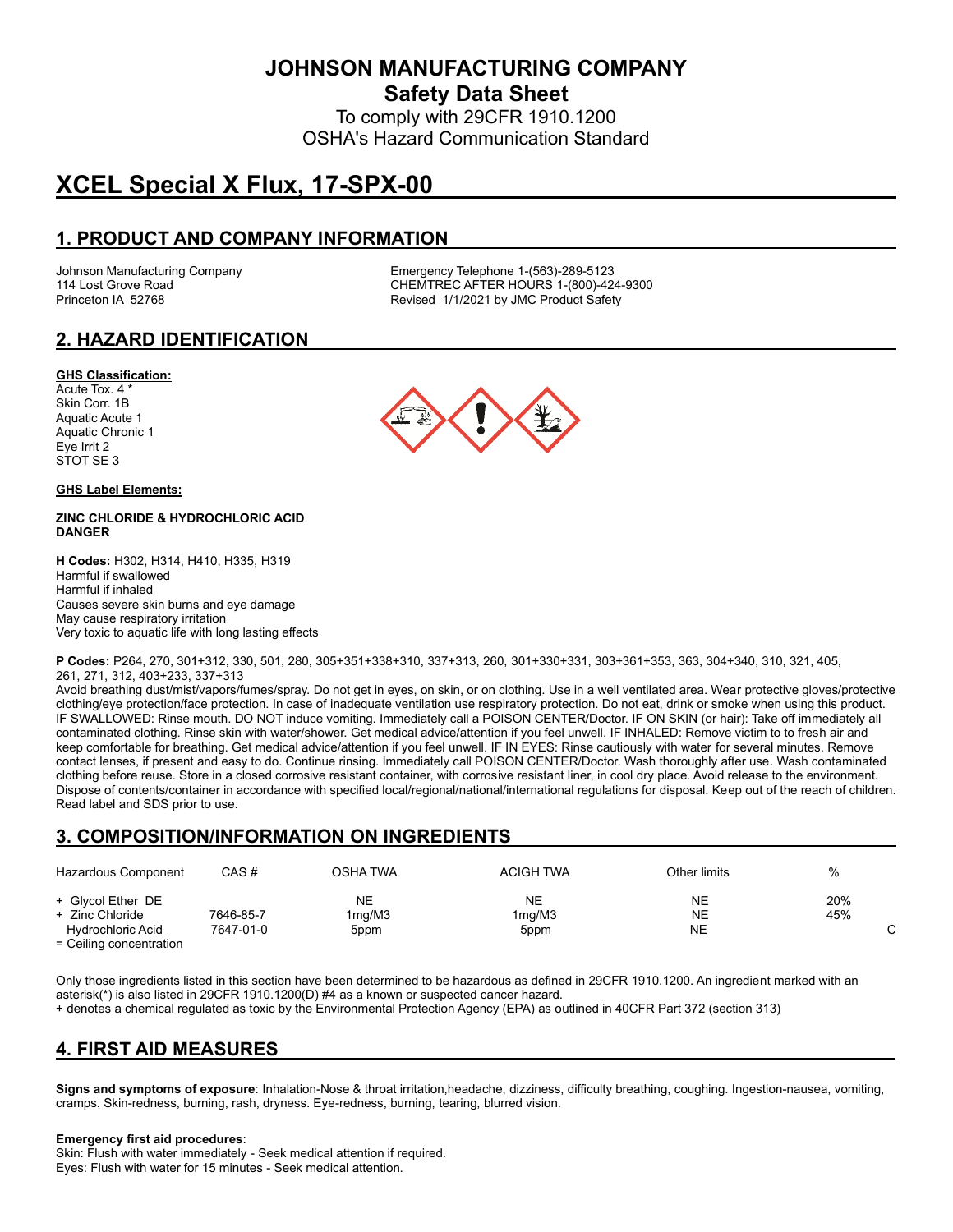Ingestion: Drink large amounts of water, DO NOT induce vomiting-seek medical attention. Never give anything by mouth to an unconscious person. Inhalation: Remove to fresh air. Support respiration if required. Seek medical attention if required.

### **5. FIREFIGHTING MEASURES**

**Extinguishing media**: dry chemical. **Special fire fighting procedures**: use self sustaining respiratory suit. **Unusual Fire and Explosion Hazards**: May release hydrochloric acid, zinc chloride, chlorine, organics, zinc oxide.

# **6. ACCIDENTAL RELEASE MEASURES**

**Methods and materials**: Flush into chemical sewer or soak up with a suitable absorbent. Wear adequate protection as described in section 8. **Environmental Precautions:** Avoid release to the environment. Collect spillage.

# **7. HANDLING & STORAGE**

Wash thoroughly after use. Wash contaminated clothing before reuse. Store in a closed corrosive resistant container, with corrosive resistant liner, in cool dry place. Keep out of the reach of children. Read label and SDS prior to use.

# **8. EXPOSURE CONTROLS/PERSONAL PROTECTION**

**Occupational Exposure Limit Values:** See section 3. Respiratory Protection (type): Acid mask required for fumes above TWA. Ventilation: Local Exhaust preferred Special: NE Mechanical: OK Other: NE Protective Gloves: plastic or rubber Eye Protection: Goggles or face shield Other Protective Clothing or Equipment: as required to avoid contact. Work/Hygienic Practices: Wash after use. Follow good industrial hygienic practices.

# **9. PHYSICAL AND CHEMICAL PROPERTIES**

Boiling Point: 232 F Specific Gravity: 1.3<br>
Vapor Pressure (mm Hg): NE Melting Point: NE Vapor Pressure (mm Hg): NE Vapor Density: NE Evaporation Rate: <1 (butyl acetate=1) Solubility in water: 100% bH: NE<br>
Flash Point: NA (TOC) Flamma Flammable Limits: lel: NE uel: NE Appearance and odor: Red-Orange liquid, acidic odor.

### **10. STABILITY AND REACTIVITY**

**Stability** : STABLE Conditions to avoid : none

**Incompatibility (materials to avoid)**: strong bases & acids, oxidizers, sulfides, halogens. **Hazardous Decomposition or Byproducts (incomplete combustion)**: Hydrochloric acid, zinc oxide, chlorine, organics, zinc chloride. **Hazardous Polymerization**: WILL NOT OCCUR Conditions to avoid: none

### **11. TOXICOLOGICAL INFORMATION**

**Routes of entry:** Inhalation: yes Skin: yes Ingestion: yes

**Health Hazards (acute and chronic):** May cause skin, eye and respiratory tract irritation or burns. Severe over inhalation can cause pulmonary edema, which may not manifest for several hours after exposure. Ingestion can result in irritation or burning of digestive tract. Gross inhalation or ingestion over exposure can result in death. LD50 (ZnCl2)(rat)= 350 mg/kg. Chronic exposure via inhalation and ingestion may result in liver, spleen and respiratory tract effects. May be mutagenic in lab animals. May cause sensitization. Health studies have shown that potential health risks may vary by individual. Always minimize exposure as a precaution.

**Carcinogenicity**: not determined, NTP? No, IARC Monographs? no